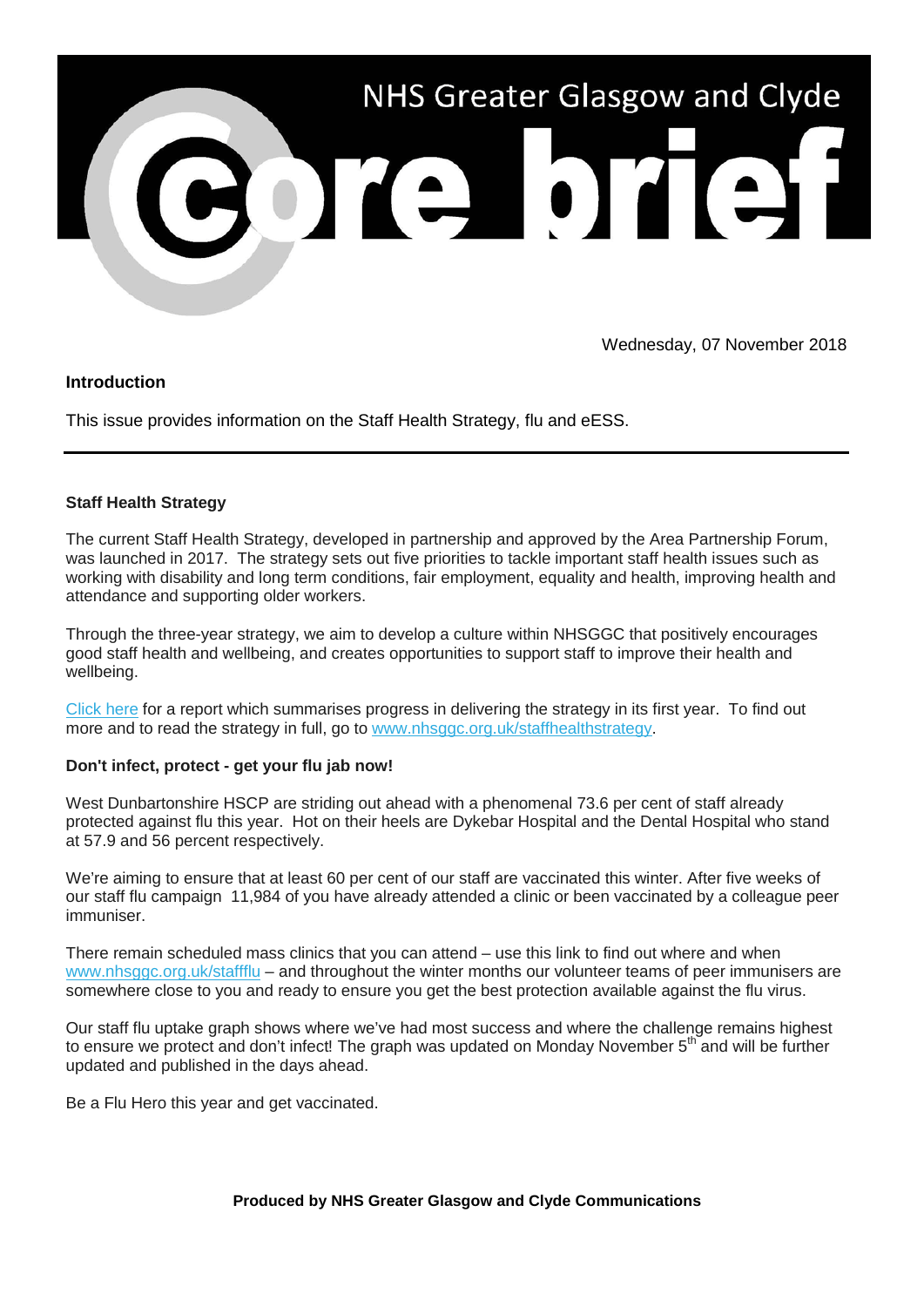

#### **eESS Manager and Employee Self Service Going Live on 23 November 2018**

Staff will be issued with their eESS Username and Password leading up to the 23 November to give you access to the system.

Please note that you should not access the system nor carry out any transactions until the 23 November.

Your username will be emailed to you, so **please ensure that your mailbox is not full.**

You will be able to:

#### **Use "Self-Service" in eESS to:**

- View and maintain your core information held by your organisation.
- Update your personal details e.g. address; marital status; registration etc.
- View job-related information.
- Add professional memberships and qualifications.

#### **Use "Learner Self-Service" in eESS to:**

- Browse classroom-based & online classes.
- Request approval to enrol on a class.
- View future and previous courses, including eLearning such as LearnPro.
- Maintain your learning history.

#### **Produced by NHS Greater Glasgow and Clyde Communications**